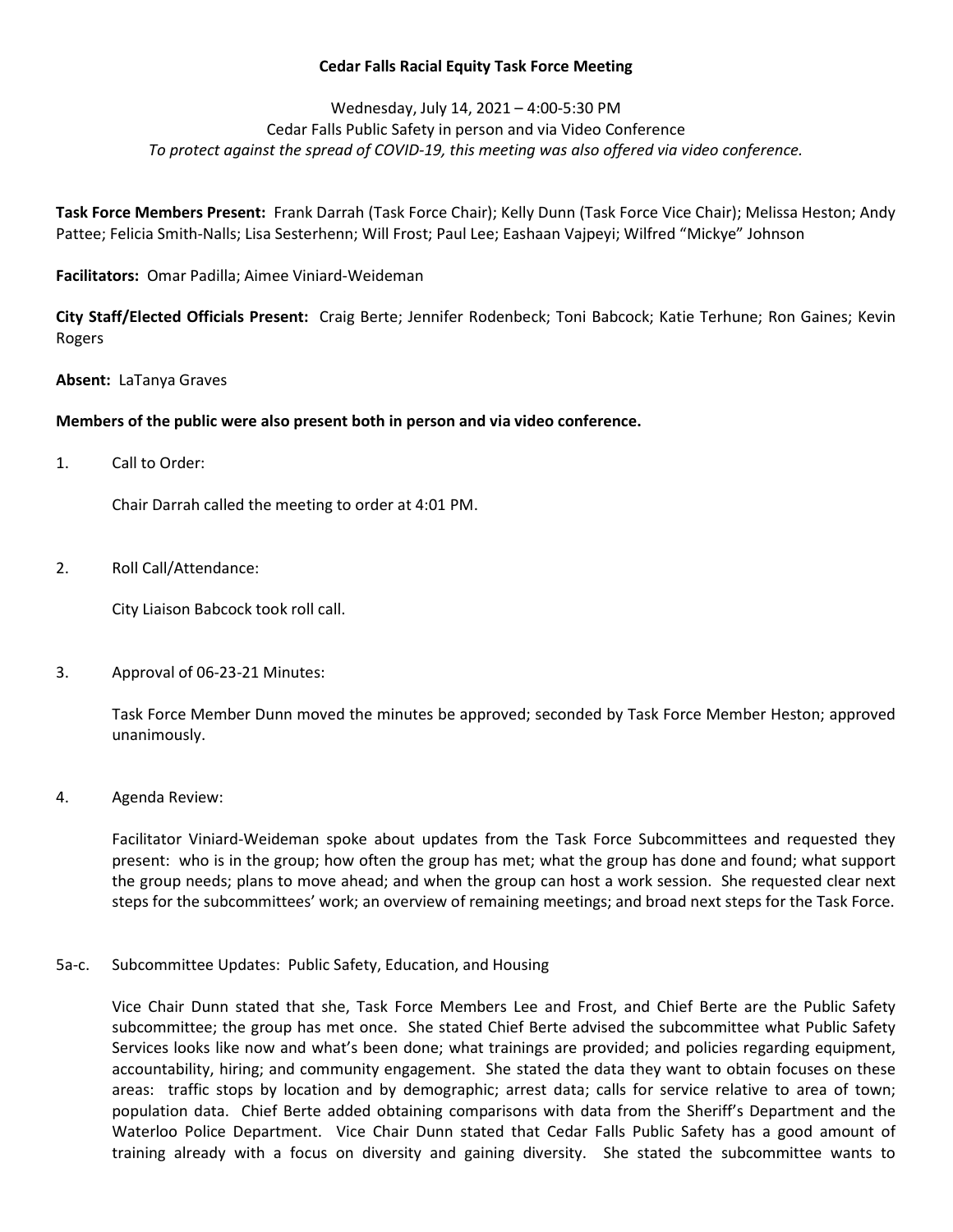recommend trainings and/or recommended purchases for Public Safety. She stated that the data required will take time to obtain, review, and organize, and requested this subcommittee present in a latter Task Force meeting. Task Force Member Lee stated that citizens aren't informed about what Public Safety has been doing for the past 15-20 years of diversity and inclusion training. Vice Chair Dunn stated Public Safety needs to present this, and on other platforms in addition to Channel 15. Task Force Member Frost expressed surprise that the Public Safety members feel such a sense of responsibility towards diversity, equity, and inclusion (D.E.I.). Vice Chair Dunn stated that Task Force Member Frost is going to put together a survey for Public Safety staff to determine personal sense of responsibility towards equity, specifically. She stated that there was conversation around what kind of person should be hired [characteristics]. Task Force Member Heston questioned if trend lines can be found in arrest and stop data to show if the trainings completed have had an impact. Task Force Member Johnson agreed; he stated if the records don't show change, the training is not working and should be reevaluated. Task Force Member Sesterhenn questioned the wording for what kind of people [the City] should hire and to clarify; Task Force Member Heston agreed. Vice Chair Dunn expressed those who have the best intentions in doing the job and who care for equity and the community. Task Force Member Heston questioned the complaint/discipline/ consequence process when someone is hired and but issues arise; Task Force Member Smith-Nalls also questioned the complaint process through HR, specifically the back end. Facilitator Viniard-Weideman recommended any language used regarding hiring should be objective instead of subjective, I.E. concrete behaviors and skill sets versus characteristics. Task Force Member Frost commented on the restrictions under Iowa law regarding allowed trainings for public employees and compliance. Facilitator Padilla recommended a general review of the hiring process: what does it look like currently, what should it move towards; Vice Chair Dunn recommends also reviewing the firing process. Task Force Member Vajpeyi stated that education should occur about why certain practices are utilized; there has to be a baseline against which to judge acceptable behaviors. Task Force Member Johnson used the example of an officer showing their weapon: do they do it for everyone or just those who don't look like you; Task Force Member Smith-Nalls recommended measuring against "yourself": I.E., if average officers in the area draw their weapon twice a year but one is doing it exponentially more, what is the reason and towards whom is it happening? Task Force Member Vajpeyi questioned how data is tracked. There were no additional comments or questions from the Subcommittee or the Task Force.

Task Force Member Pattee stated he, Chair Darrah, and Task Force Members Smith-Nalls, Graves, and Johnson made up the subcommittee; they have met once. Task Force Member Pattee referred to the slideshow for data presentation. He stated the Task Force discussed what's been done as a district; the district's next steps; the subcommittee's next steps. He presented data about student enrollment broken down by race and language(s) spoken. He spoke about the district's Equity Committee and presented the goal and action plan. He presented data about the frequency of hurtful comments by teachers by sex, sexual preference, and race. He presented information about Multicultural Individuals Revered Among Educators (M.I.R.A.E.) as a district goal for educator diversity. He presented data on each school's racial demographic, including students in the Talented and Gifted program (TAG) and those who have Individualized Education Plans (IEP); there was also data comparing Cedar Falls' 4 year graduation rates to the state's for the past three years by race, individuals with IEPs, and individuals who qualify for free and reduced lunch (FRL). Task Force Member Johnson clarified the data being requested will include TAG students and students in college prep courses for graduation data; minority versus majority; and assessment data. He questioned if students of color have the same choices and skills necessary at graduation as majority students; is this being tracked? He questioned why there is less diversity in teaching staff: because people of color aren't applying; is the culture a problem; other reasons? Task Force Member Smith-Nalls commented the schools are more diverse than the City population. She stated marketing and public relations (PR) are important to advise what the school district is doing, to provide a "fact over feeling" view; she recommended as an outcome to show what's really happening, focusing on strengths, then saying, this is what we need next. Task Force Member Johnson stated the group discussed promoting the diversity that Cedar Falls has through events as a possible recommendation. He stated students of color may not realize until they graduate and leave the area that issues they grew up with weren't acceptable and/or were discriminatory; he questioned how to let all students know what's acceptable and what's not. Task Force Member Smith-Nalls spoke to the difference between welcoming people into the current culture of Cedar Falls (assimilating) as opposed to welcoming individual cultures into Cedar Falls and learning about them (celebrating diversity) and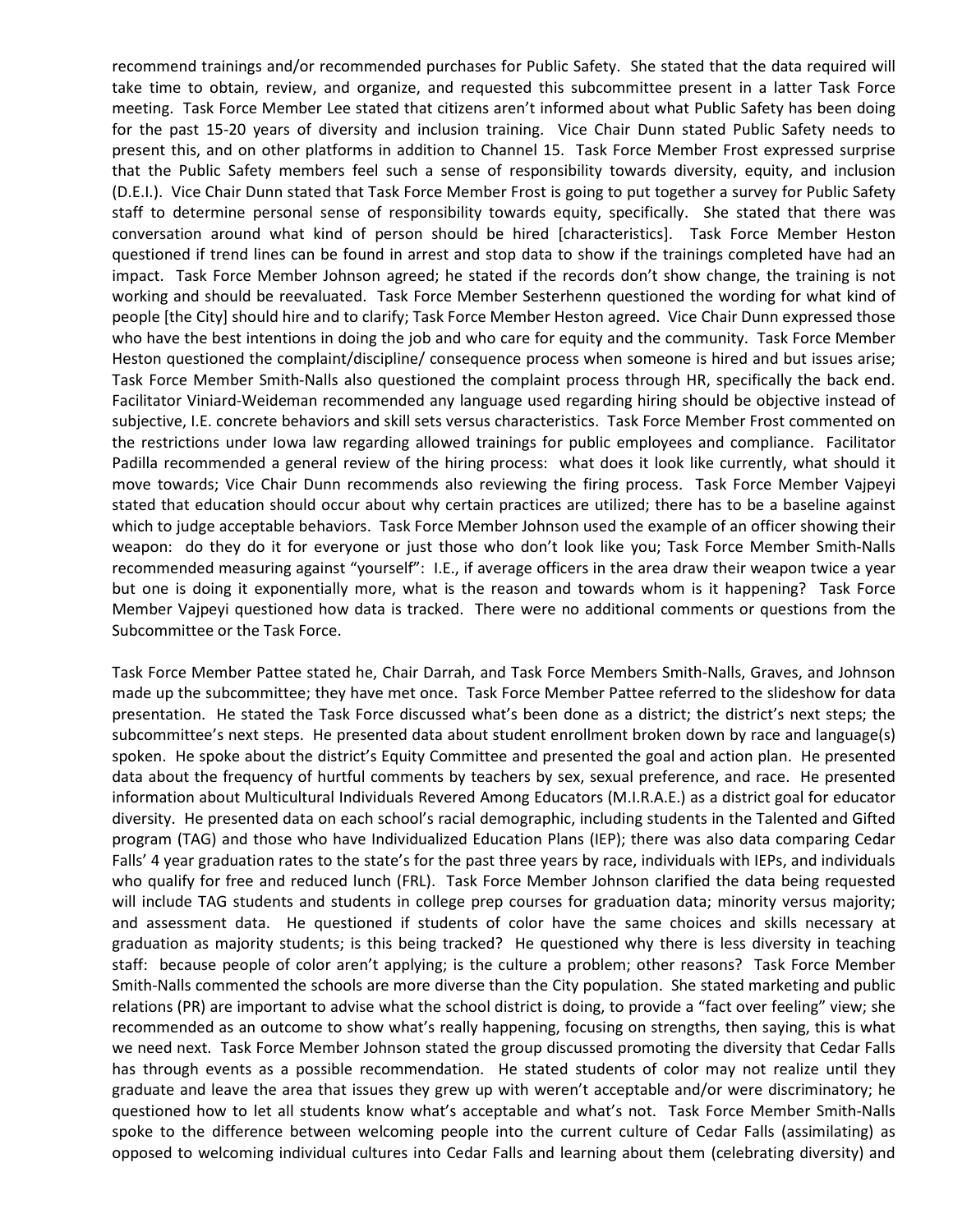stated both are important levels of inclusion. Task Force Member Heston spoke to the negative comment data (in the slideshow), specifically the low report rate of students of color and the LGBTQIA community; she questioned is it because of a lack of "seeing" the students – do teachers/staff engage less for fear of misspeaking and/or trying to not "see" them as different; are they truly being recognized? She asked if there was any data about this. Task Force Members Smith-Nalls and Frost spoke about hindsight and accepting "more than [they] would now" due to not knowing differently, being the only environment known, until being out of the situation and the importance of tracking this data. Task Force Members Smith-Nalls and Pattee spoke about the past graduate data; it goes back 6 or 7 years and will continue to be collected. Task Force Member Smith-Nalls stated there are other groups "going through it"; while the focus now may be more on racial equity, recommendations for the next phase can include more other groups. Task Force Member Vajpeyi questioned why the school district is more diverse than the general population; he stated in terms of negative experience, it doesn't come as much from teachers and staff, it's more from peers and parents, and is more difficult to monitor in the wider community. Task Force Member Heston stated this conversation reflects a need for better education regarding language and micro-aggressions. Task Force Member Frost stated a need to be aware of what legally can be taught while being compliant with regulations. Task Force Member Johnson agreed with members Heston and Vajpeyi about being recognized by teachers and comments by peers and community; he also agreed with members Smith-Nalls and Frost about accepting things without knowing differently until being removed from the situation.

Task Force Member Heston stated she, Task Force Members Sesterhenn and Vajpeyi, and City staff Director of Finance and Business Operations Rodenbeck, Director of Community Development Sheetz, and City Administrator Gaines made up the housing subcommittee and they have met twice. She referred to their slideshow for data presentation. She stated the data reviewed is available census data (2012), rental and Section 8 housing data (2020), and real estate sales data (2020). She presented Cedar Falls' racial demographic information; owner-occupied housing rates, their median value, and median income; comparisons between Cedar Falls and Waterloo home sale pricing data; Section 8 housing data including number of units, racial demographics, the wait list time and preferential applicants. She stated subcommittee challenges are: housing is a very broad topic impacted by multiple factors; and historic factors have impacted settlement between Waterloo and Cedar Falls – does the Task Force want to research the history or focus on the future? She stated the subcommittee's key questions are: is housing a primary casual factor in racial distribution differences and if so what contemporary factors impact buyers and renters of color versus white counterparts; what data does the Task Force most want to see; and what does the Task Force want to present in the final report regarding housing? Task Force Member Vajpeyi stated that he feels the housing issue can be solved with money and that it shows a lot about what Cedar Falls cares about that the City is spending money to convert rental homes to single-family homes but not investing in rental and Section 8 housing; Section 8 has stringent maintenance requirements and landlords may be willing to comply but the cost is prohibitive; there is some Federal overlap to consider. Task Force Member Johnson questioned where the rental properties are located and where are the Section 8 properties located. Task Force Member Smith-Nalls stated Section 8 is associated [by the community] with the Black and brown population but the data presented doesn't support that and the dialogue around it is "poor people"; she stated Cedar Falls rent is skewed due to the University and is only going to rise. Task Force Member Vajpeyi agreed that if the push continues to demolish or repurpose rental housing to single family homes, renters will be pushed to new apartments/construction and it will likely be over the Section 8 cap; he questioned if the rental prices can be capped or structures required to include so many lower-income renters for a predetermined number of years. Task Force Member Heston agreed; she referenced the data about the cost of houses sold in Cedar Falls and stated they're "building out" so there are planning and zoning issues involved. She stated that enrollment at UNI is dropping so the number of employees will drop and it will affect housing, especially student rentals. She asked the Task Force if tracking historical information is critical or if the subcommittee should look at more contemporary issues; Task Force Member Sesterhenn stated the group hasn't yet answered the question of the causal factor of housing: the sense of belonging that makes people want to come here. Task Force Member Smith-Nalls states that socio-economic status is tied so closely to race that Cedar Falls just prices people out; she stated she feels the biggest disparity in Cedar Falls isn't race, it's money. Task Force Member Vajpeyi stated that Cedar Falls is socio-economically gated due to pricing. Task